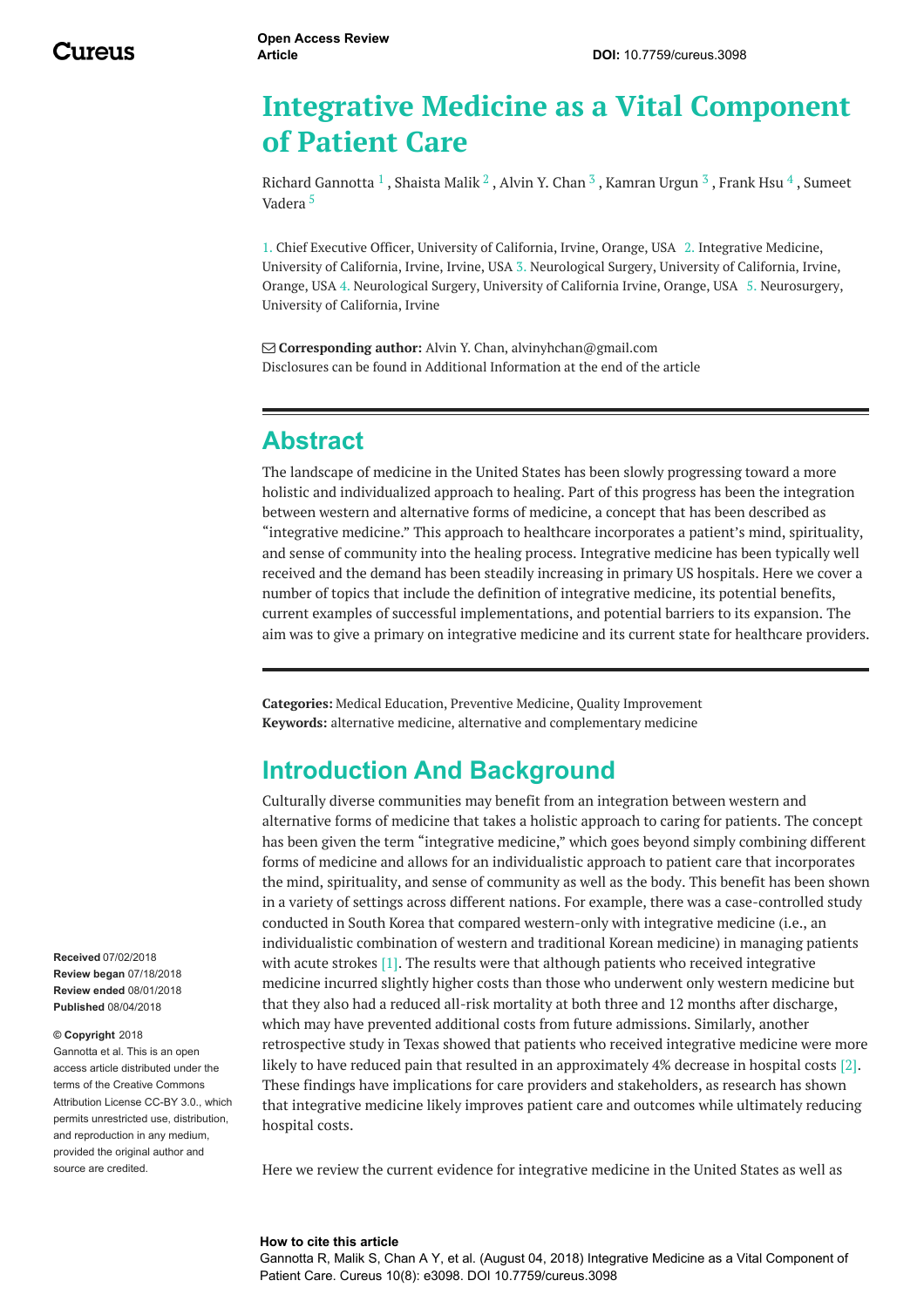discuss potential benefits and barriers to implementation. The aim was to abate the stigma associated with the field and educate readers about the potential it has for improving patient care. Most patients who seek out integrative medicine alternatives are self-referred [3]; therefore, educating practitioners on potential integrative options would likely benefit patient care and increase access.

### **Review**

#### **What is integrative medicine?**

Integrative medicine is the treatment of patients through spiritual, emotional, mental, and environmental in addition to the physical means. The general principle is that all aspects of the patient are considered in treating illness, which include natural and less invasive alternatives when possible. The patient and health care provider form a partnership that allows for a holistic approach that includes beliefs, overall wellness, and community to the healing of the mind and body. Specific techniques can include acupuncture, nutritional advisement, mindbody therapies, and holistic massages  $[4]$ , but may involve any effective natural treatment outside of conventional methodology. However, the treatments are still rooted in scientific discovery and inquiry [5]. Indeed, research and scientific investigation of efficacy are prevalent and an important guide of treatment  $[3]$ . The way integrative medicine is provided can vary by location but it is ubiquitous across different avenues of healthcare. Many integrative medicine centers are associated with major teaching hospitals or healthcare organizations and are often available as consultation, comprehensive care, or a primary service [3].

#### **Benefits of integrative medicine**

The demand for integrative medicine in primary US hospitals has been increasing. To meet this demand, a number of hospitals have been trialing integrative medicine programs and investigating the result on patient care. A number of studies and reviews have detailed that these types of programs have been well received with positive outcomes [6-10]. When an integrative medicine clinic was implemented in a large California community hospital, 160 patients were recruited to investigate the effects of the clinic on their overall health [11]. The researchers concluded that clients reported substantial improvements in their symptoms and that an integrative health clinic could co-exist with a traditional major western medical center. The main limitation was that the trial was not controlled and thus they could not make any definitive statements about the outcomes.

Another benefit is symptom improvement during the course of disease, which is especially true within the realm of cancer when conventional treatments are often limited  $[4, 10, 12-14]$ . For example, a large portion of patients with breast cancer seeks alternative treatment in addition to conventional western medicine for symptomatic treatment [15]. Similarly, in an observational study of 238 unspecified cancer patients, who were referred to an inpatient integrative medicine consultation service, the patients were less likely to be distressed by the disease and more involved in their own care afterward [16]. The authors argue that the integrative medicine service helped the patients address their concerns, which helped with coping. Another case-controlled study of almost 500 patients with breast or gynecological cancer showed those undergoing integrative medicine were more likely to have an improvement in appetite, fatigue, cognitive and emotional functioning, pain, anxiety, sleep, and overall global health [17]. The benefits of integrative medicine are unsurprising. The concept is that bio-medicine does not necessarily address the complexity of healing or palliative treatment necessary to fully abate cancer symptoms, which can include emotional and spiritual distress beyond the physical pain. Also, cancer is not the only disease where integrative medicine has been successful but it has been an important topic of research.

Providing integrative medicine treatment plans may also increase patient satisfaction. The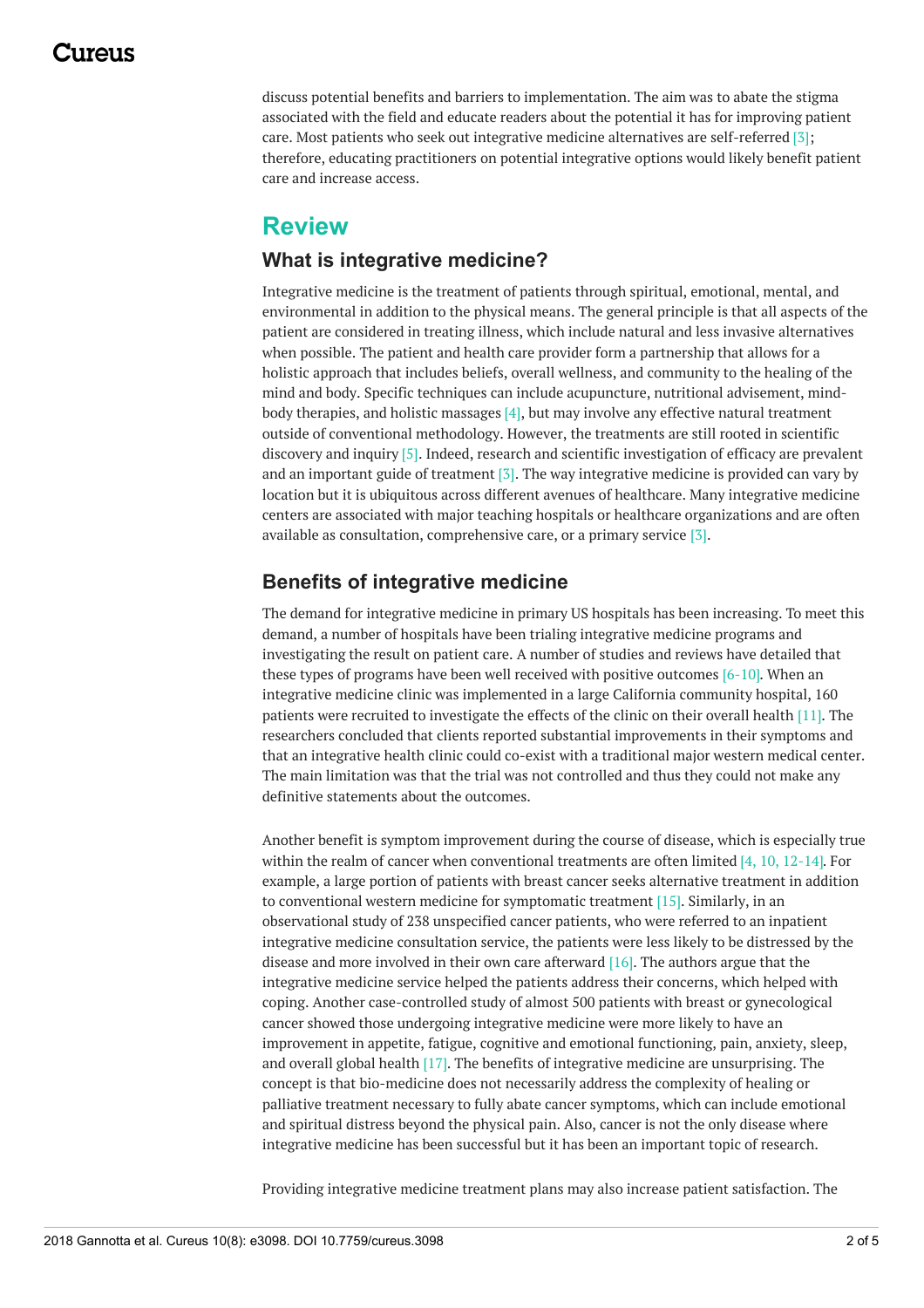# 117411C

University of Michigan introduced an integrative medicine clinic in 2003 and investigated the effect by surveying 85 patients about their experience  $[18]$ . The program included shared decision making and an emphasis on understanding patient life stories to better put their illnesses into context during treatment. The results of the survey suggested that patients were satisfied with their experience at the clinic and that customizing integrative medicine regimens allowed to improvements in mental and emotional well-being in addition to symptomatic and disease improvement. Despite the limitations of the study, which included the voluntary nature of the surveys, the authors argued that the results were promising and should foster additional discussion about the potential benefits of integrative medicine clinics. It is intuitive that patients who feel more control over their treatment and believe they have more options are likely to be more satisfied.

There are potential drawbacks to integrative medicine. One is that treating multiple systems and modalities of the patient often requires multiple teams that may disagree on conflicting treatment avenues. This can be avoided likely if there is one main team who consults other specialists for different patient needs. In general, the positives outweigh the negatives and integrative medicine should be considered when appropriate.

#### **Barriers to implementation**

There are a number of barriers to implementing integrative medicine in modern western hospitals. First, there are increased hospital costs of adding programs and centers. At our institution, the University of California, Irvine, Medical Center, the Susan Samueli Center for Integrative Medicine was started due to a generous donation from Henry and Susan Samueli. We understand that donations are not always possible for starting these programs. However, there is evidence that integrative medicine programs may actually ultimately decrease hospitals costs in the long-term perspective due to decreased treatment requirements and fewer followup [7]. The patient population that is most likely to benefit immediately is the chronically ill and those suffering from depression [7]. Therefore, implementing integrative medicine programs slowly and then expanding as resources become more readily available is likely the most realistic course.

Second, integrative medicine programs may not be well received or practiced by clinicians, which could be due to ideological differences or poor education on the topic. An 18-question survey conducted on pediatric resident physicians at Baylor University in Texas showed that although over 80% of their patients had asked about integrative medicine options, almost 90% of the respondents felt their knowledge of integrative medicine needed expansion [19]. The authors concluded that lack of knowledge was the primary barrier to implementation in the resident physicians' practices. There are a variety of ways to circumvent this barrier. The simplest way would be for physicians and other caretakers to undergo training in terms of their patients' integrative medicine options [20]. For example, the University of Arizona Center for Integrative Medicine provides an online course for resident physicians to expand their knowledge on the subject  $[21]$ . Indeed, online courses for physicians have been shown to be effective education for teaching integrative medicine [22]. More formal education is also available and could be sought as well  $[23]$ . A similar alternative would be to implement integrative medicine as a core part of medical school curriculums [24]. Other methods include the development of a consulting integrative team or referral to an integrative medicine clinic.

There are likely a number of barriers that must be overcome for integrative medicine to be integrated into traditional western hospital. There may also be a hostility toward alternative medicines as well as cultural differences [15]. However, implementation of integrative medicine should be considered when possible due to its potential benefit for patients. Moreover, patients may also exhibit higher satisfaction with integrative treatment plans [18], which could lead to benefits for the providers and hospital stakeholders as well. Indeed, there is evidence that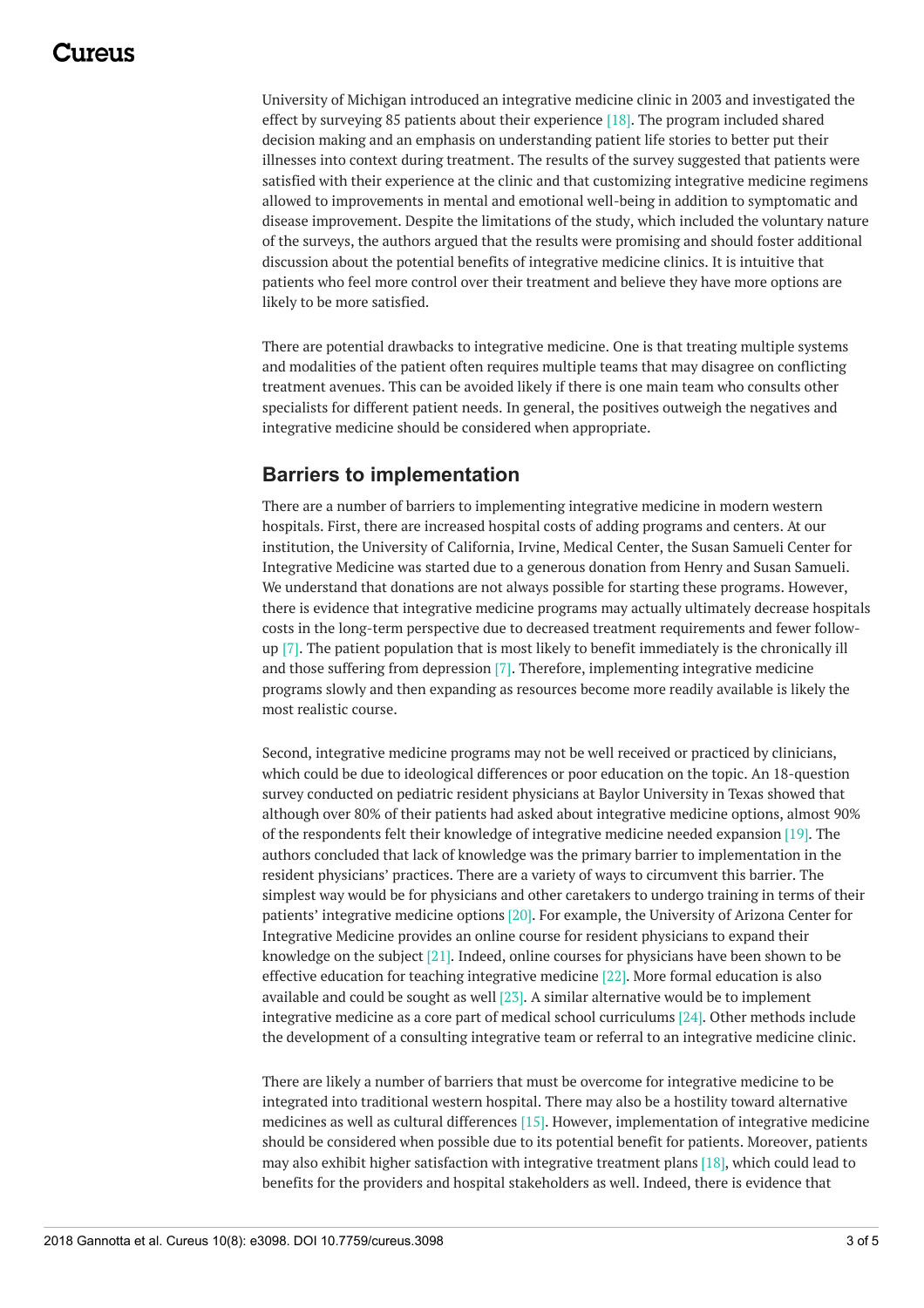healthcare professionals are more likely than the general public to use integrative medicine techniques, which could be due to easier access or paradoxically more knowledge about its efficacy [25].

# **Conclusions**

The increasing popularity of integrative medicine is rooted in the effort to improve patient care and reduce suffering. The basis of its ideal is that true healing requires nurturing of the mind and soul in addition to the body, which goes above the idea of simply combining alternative with conventional medicine. A variety of therapies outside of conventional bio-medicine can often help patients deal with difficult illness. Integrative medicine services can take the form of a consultation, stand-alone clinic, or primary service. The benefits are likely reduced patient distress and pain in addition to lowering associated hospital costs. However, there are a number of barriers to implementation where the services are not already available, which include costs and low caregiver knowledge on integrative medicine options available. If these barriers can be overcome, patient care is likely to improve and that is the ultimate goal.

# **Additional Information**

#### **Disclosures**

**Conflicts of interest:** In compliance with the ICMJE uniform disclosure form, all authors declare the following: **Payment/services info:** All authors have declared that no financial support was received from any organization for the submitted work. **Financial relationships:** All authors have declared that they have no financial relationships at present or within the previous three years with any organizations that might have an interest in the submitted work. **Other relationships:** All authors have declared that there are no other relationships or activities that could appear to have influenced the submitted work.

### **References**

- 1. Park M, Hunter J, Kwon S: Evaluating integrative medicine acute stroke inpatient care in South Korea. Health Policy. 2018, 122:373-379. [10.1016/j.healthpol.2018.02.004](https://dx.doi.org/10.1016/j.healthpol.2018.02.004)
- 2. Dusek JA, Griffin KH, Finch MD, Rivard RL, Watson D: Cost savings from reducing pain through the delivery of integrative medicine program to [hospitalized](https://dx.doi.org/10.1089/acm.2017.0203) patients. J Altern Complement Med. 2018, 24:557-563. [10.1089/acm.2017.0203](https://dx.doi.org/10.1089/acm.2017.0203)
- 3. Horrigan B, Lewis S, Abrams DI, Pechura C: Integrative medicine in [America—How](https://dx.doi.org/10.7453/gahmj.2012.1.3.006) integrative medicine is being practiced in clinical centers across the United States. Glob Adv Health Med. 2012, 1:18-52. [10.7453/gahmj.2012.1.3.006](https://dx.doi.org/10.7453/gahmj.2012.1.3.006)
- 4. Deng GE, Rausch SM, Jones LW, et al.: [Complementary](https://dx.doi.org/10.1378/chest.12-2364) therapies and integrative medicine in lung cancer: diagnosis and management of lung cancer. Chest. 2013, 143:420-436. [10.1378/chest.12-2364](https://dx.doi.org/10.1378/chest.12-2364)
- 5. Bell IR, Caspi O, Schwartz GE, et al.: [Integrative](https://dx.doi.org/10.1001/archinte.162.2.133) medicine and systemic outcomes research: issues in the emergence of a new model for primary health care. Arch Intern Med. 2002, 162:133-140. [10.1001/archinte.162.2.133](https://dx.doi.org/10.1001/archinte.162.2.133)
- 6. Maizes V, Rakel D, Niemiec C: Integrative medicine and [patient-centered](https://dx.doi.org/10.1016/j.explore.2009.06.008) care. Explore. 2009, 5:277-289. [10.1016/j.explore.2009.06.008](https://dx.doi.org/10.1016/j.explore.2009.06.008)
- 7. Guarneri E, Horrigan BJ, Pechura CM: The efficacy and cost [effectiveness](https://dx.doi.org/10.1016/j.explore.2010.06.012) of integrative medicine: a review of the medical and corporate literature. Explore. 2010, 6:308-312. [10.1016/j.explore.2010.06.012](https://dx.doi.org/10.1016/j.explore.2010.06.012)
- 8. Ashford JW, Mahoney L, Burkett T: A role for complementary and integrative medicine in Alzheimer's Disease prevention. J Alzheimers Dis. 2015, 48:13-14. [10.3233/JAD-150505](https://dx.doi.org/10.3233/JAD-150505)
- 9. Dossett ML, Cohen EM, Cohen J: Integrative medicine for [gastrointestinal](https://dx.doi.org/10.1016/j.pop.2017.02.002) disease . Prim Care. 2017, 44:265-280. [10.1016/j.pop.2017.02.002](https://dx.doi.org/10.1016/j.pop.2017.02.002)
- 10. Armstrong K, Lanni T Jr, Anderson MM, Patricolo GE: Integrative medicine and the oncology patient: options and benefits. Support Care Cancer. 2018, 26:2267-2273. [10.1007/s00520-017-](https://dx.doi.org/10.1007/s00520-017-4007-y) 4007-y